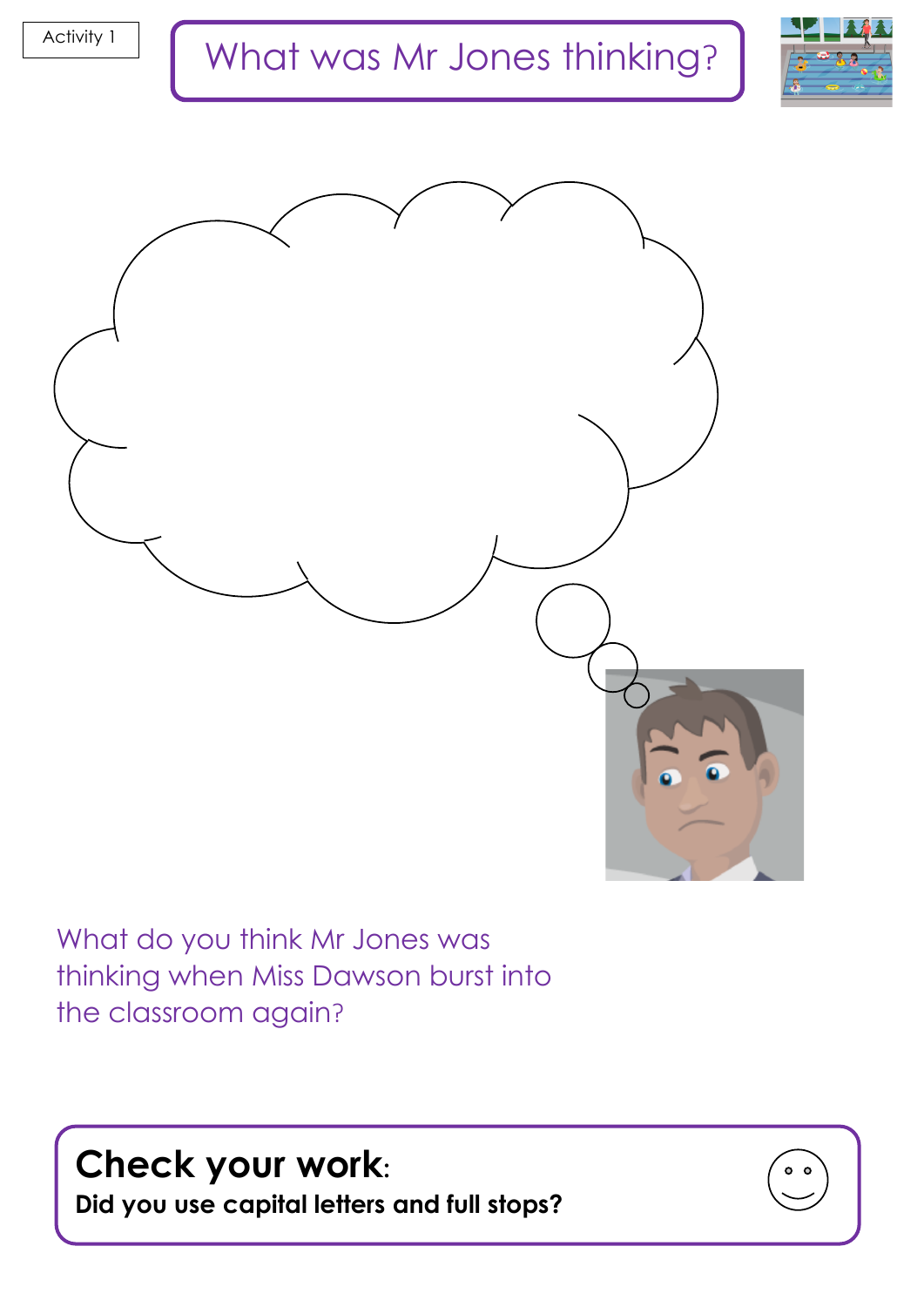

Change the word in the sentence which is underlined, from the past tense, to the present tense.

Write the new word underneath

Number 1 has been done for you.

1. Miss Dawson was standing at the classroom door.

standing at the classroom door. Miss Dawson is

2. Mr Jones looked at Class Two.

Mr Jones at Class Two.

3. The children had all got an adult helper to come.

The children  $\vert$  all got an adult helper to come.

4. Mr Jones and Mr Waters looked at the boxes.

Mr Jones and Mr Waters  $\vert$  at the boxes.

5. Thursday was a very long day in school.

Thursday  $\begin{bmatrix} a & b \end{bmatrix}$  a very long day in school.

6. Class Two were the best class.

 $\Box$  Class Two the best class.